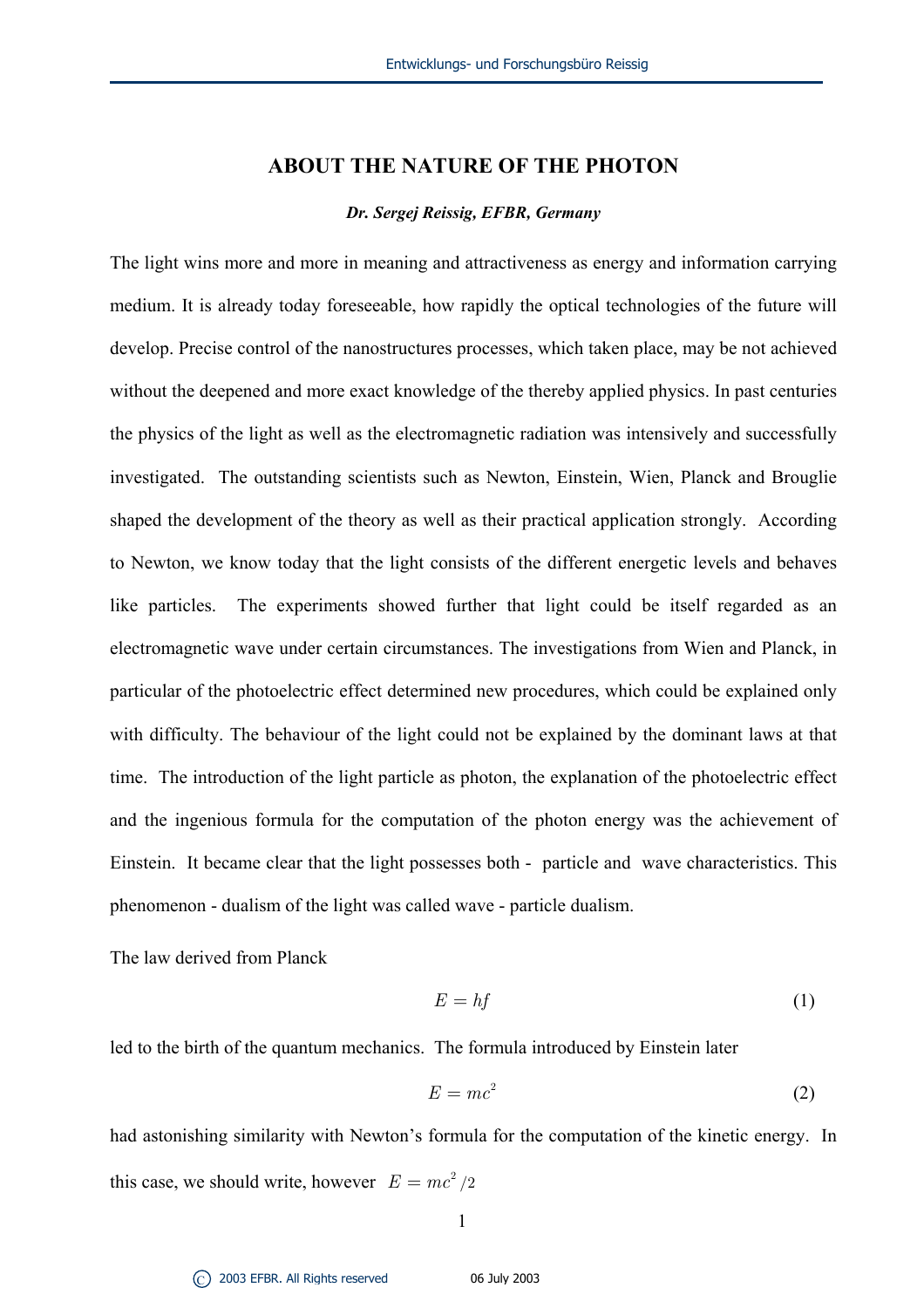The difference between both results is exactly 100 %. What does it mean? Is the similarity between both historical formulas coincidental? Could the Newton laws, which were accepted nearly in all areas of physics, afterwards in the fluid mechanics and thermodynamics, prove also their validity in the quantum world? Are not the quanta world and the world of the Newton mechanics any parallel worlds, but the world in their other, us well unknown yet, harmonious form? What happens with the mass of a light particle? Do the photons have a mass and if the answer could be positive, how does this mass change with the increasing energy of the photon?

#### **The photon model**

On the conference [1] was the model of the light particle presented, which made possible to understand and to explain the dualistic characteristics of the light. This model and the in [1] imported postulates should be explained in more detail now. Figure 1 shows a moving photon schematically.



### **Fig. 1** The Model of the photon

It can be recognized hereby that the photon rotates around an axis. The propagation velocity *v* is well known, however which value the rotation speed *u* has, is now our task to find out. In fact, it can be accepted, that the rotation does not take place from itself, but requires energy. In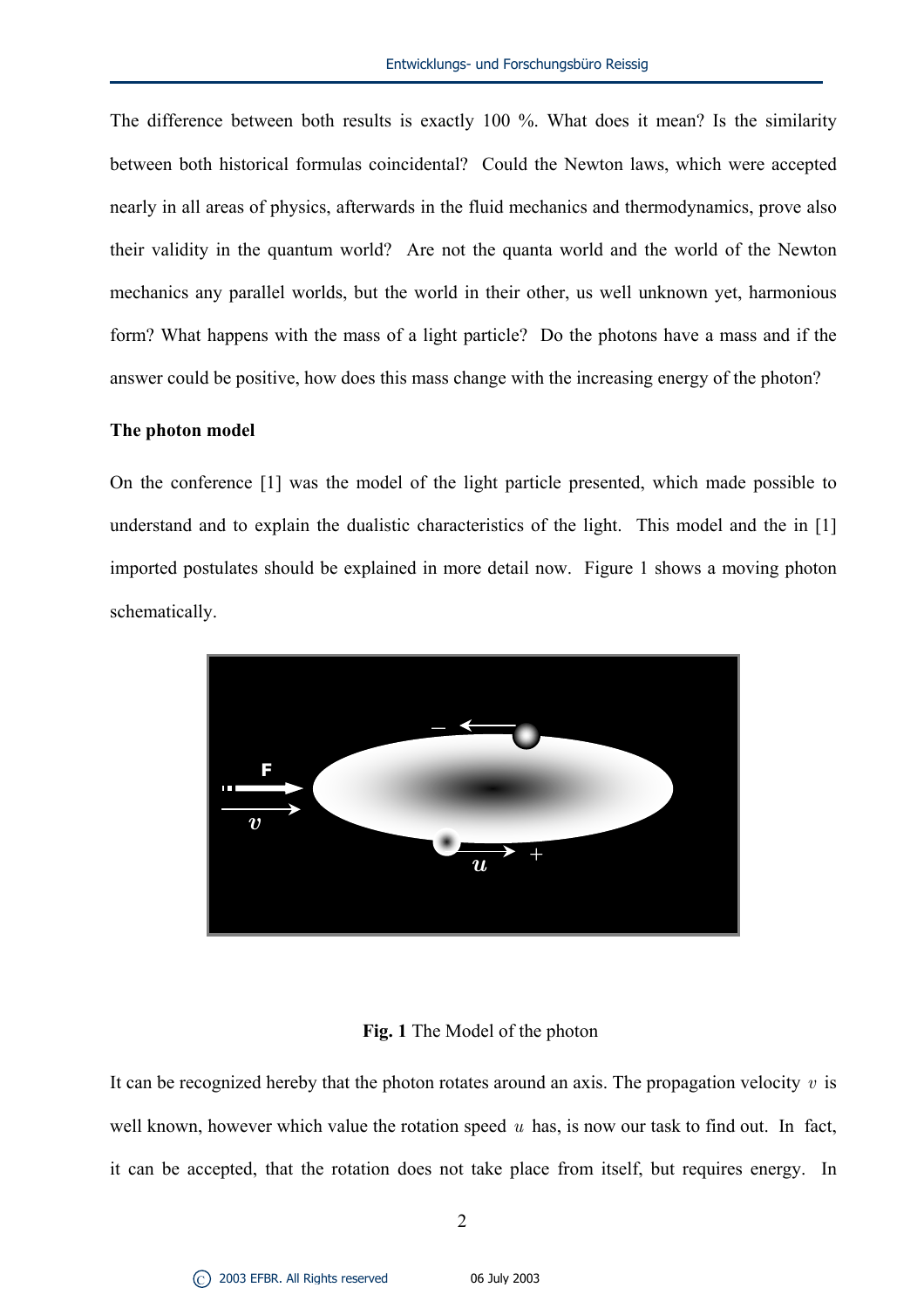connection to [1] was postulated, that the entire energy of the photon could be represented in the following way:

$$
E_p = E_V + E_R \tag{3}
$$

whereby  $E_V$  is energy portion of progressive movement, and  $E_R$  is energy portion of the rotation. The entire energy  $E_p$  of the photon could be on the basis the Einstein's formula (2) defined. The energy  $E_V$  has to be printed out in the following form:

$$
E_V = \frac{mc^2}{2} \tag{4}
$$

Thus led to:

$$
E_R = mc^2 - \frac{mc^2}{2} = \frac{mc^2}{2}
$$
 (5)

and to:

$$
v = u = c \tag{6}
$$

### **Wave characteristics**

During the rotation different forces exert influence on the particle. If the photon turns against the direction of the spreading, the speed *u* is negative in this case. The photon is slowed down. However, if the photon is in a range where *u* is positive, the movement is accelerated by the force  $F$ . We can see that the rotation energy and due to of that, the total energy  $E_p$  changes, because the speed changes periodically (in fig. 1 this is with drawing with "+" and "-" indicated). The rotary motion and the changing energy accordingly will obviously lead to a typical wave course. In this case, we will see the typical waves, oscillation characteristics, or with another words, in sinusoidal mode swinging velocity or energy distribution.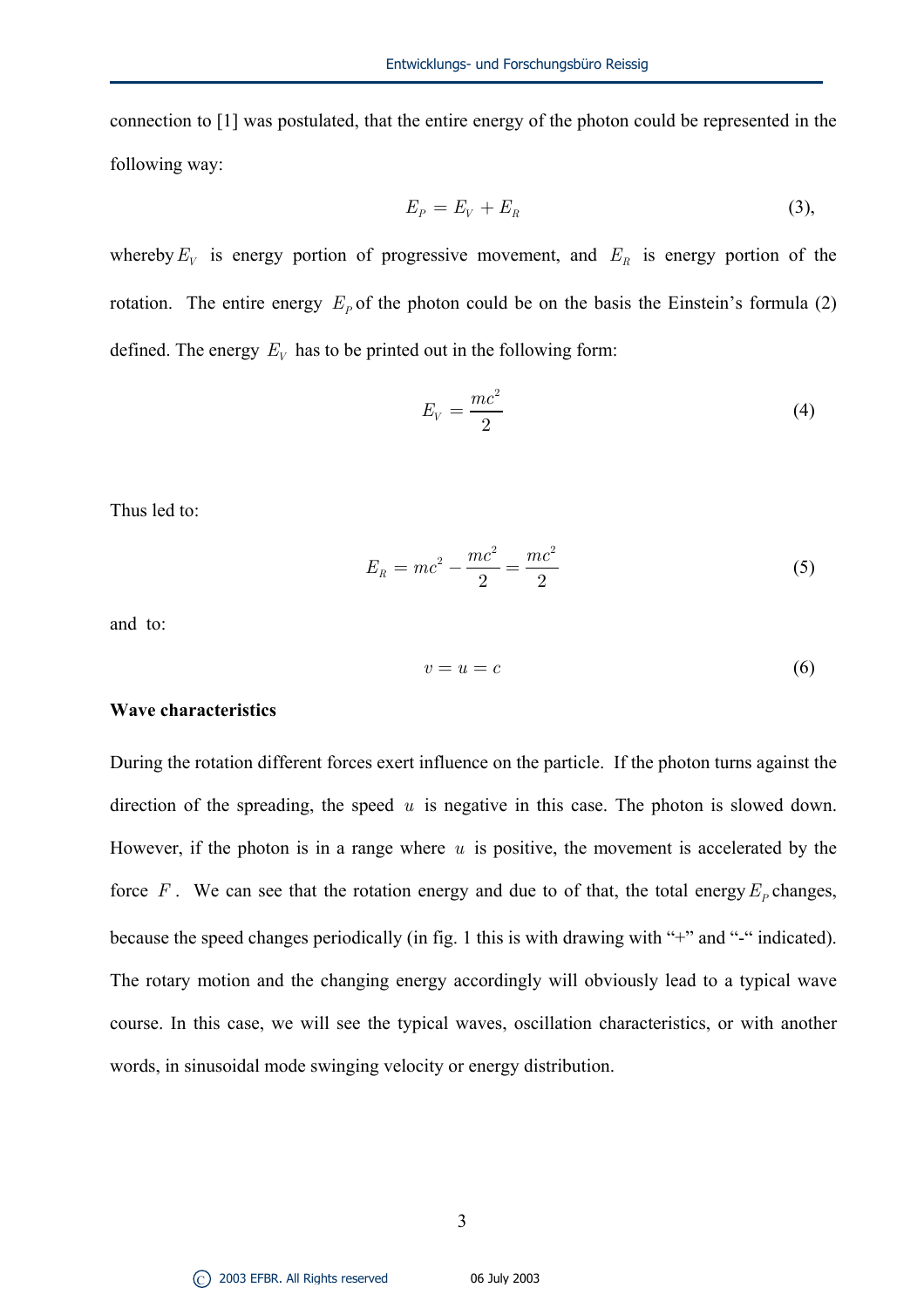#### **Change of the mass**

In [1,2] the photon mass was theoretically calculated for the sun radiation. It yielded that it is much "lighter" than the mass of an electron -  $m_p = 4.406389 \cdot 10^{-36}$  [kg].

Now it is necessary to look at an important aspect of quantum mechanics, the topic of the mass, particularly the change of the mass by a changing speed. One assumes today is the photon possesses no mass. Here we have still with a phenomenon to do. It seems to be, that the photon represents something like a particularly singular object, which we can not understand with our logic and physics and what is still worse, we will not understand in the future. On the other hand, the statement – the photon does not have a mass leads to a set of questions. As it is well known, the light radiation has much energy. The Einstein formula (2) will be hardly who disputed. If however, the light particle would have a "0" mass, we should have it in conformity with the Equ. (2) and also the "0" value for the energy. However, either formula is not universal, or the mass does not equal zero? As such, head-breaking questions develop and those must be solved.

During the work on the theory of the relativity Einstein used the Lorenz formula for the determination of the changing particle mass:

$$
m = \frac{m_0}{\sqrt{1 - \frac{v^2}{c_0^2}}}
$$
(7)

It is evident, that the mass rises with the approximation of the particle speed to the speed of light in vacuum –  $c_0 = 2.99792458 \cdot 10^8$  [m/s] rapidly. In case, where the particle speed resembles the speed of light, the denominator should go down to zero. From the latter follows inevitably that the particle velocity can never reach the speed of light.

In addition, the formula (7) can be regarded in another way, as was shown in [2]. By the mathematical shaping of the Eqv. (7) one comes to the following expression: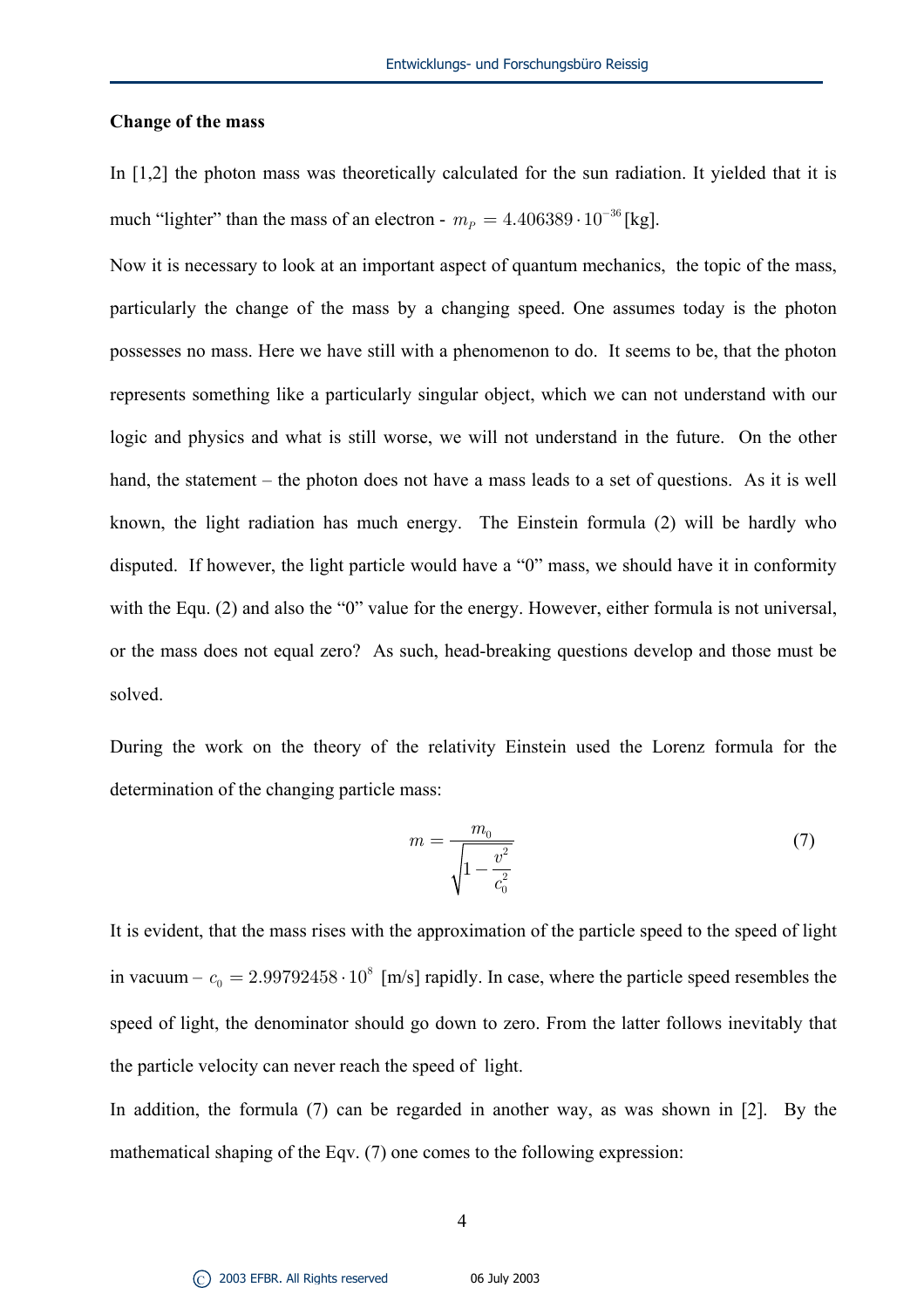$$
c_0^2 \left( m^2 - m_0^2 \right) = m^2 v^2 \tag{8}
$$

If one divides the Eqv. (8) with  $c_0^2$ , then one receives with consideration 2 0 2 0  $\frac{v_0^2}{c_0^2} \to 1$ 

$$
m^2 - m_0^2 = m^2 \tag{9}
$$

It can to be seen that the Equation (9) is fulfilled if the mass  $m_0$  takes the value "0" only. This conclusion contradicts the Einstein view on the change of the particle mass, as well as today's views of theoretical physics, however it is mathematically completely correct. How could it be interpreted that the formula delivers different results? Does the mass increase at increasing speed, or does it decrease? What does really apply to the photon nature?

We will try to follow this question now and turn for these purposes to the fundamental and in nearly all physic areas implemented equations of Newton:

$$
\frac{d\left( mv\right) }{dt}=\vec{F}\tag{10}
$$

The time interval *dt* can be expressed with the following transformation:

$$
v = \frac{dx}{dt} \Rightarrow dt = \frac{dx}{v}
$$
 (11)

By using the transformation (11), the following formula can be derived [2]:

$$
\frac{dm}{m} + \frac{dv}{v} = \frac{dE}{E}
$$
\n(12)

It is easy to see that the received equation (12) represents the balance of the total energy. In relativity theory [5] the photon speed does never resemble the speed of light in vacuum and it is always constant. Viewing the energy increase at constant velocity leads according to equation (12) inevitably to

$$
\frac{dm}{m} = \frac{dE}{E} \tag{13}
$$

the mass increase and in reverse. Here, in my opinion, is the matter of the problem. The electrons, for examples, which are radiated by a cathode, have as it is well known a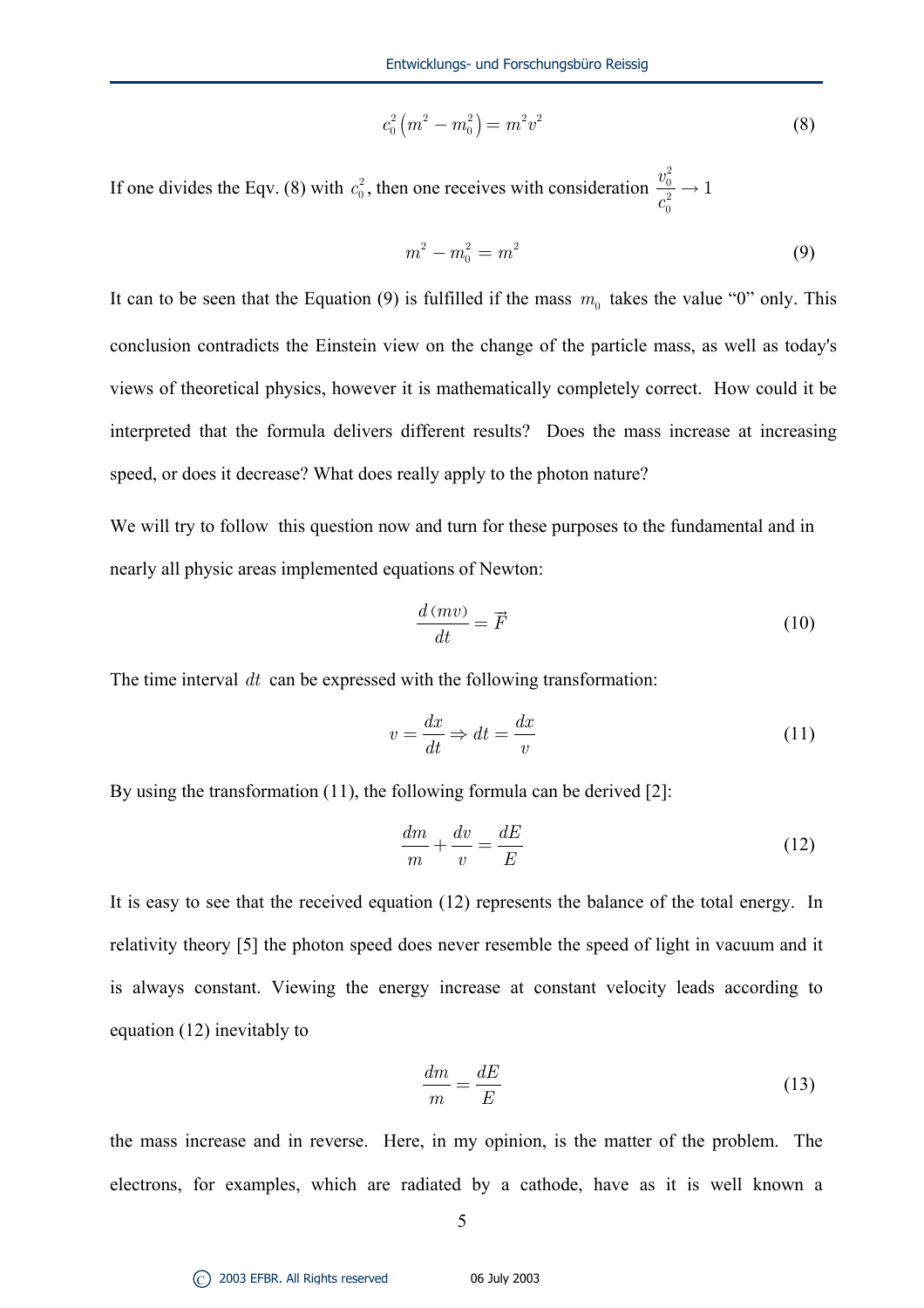substantially lower speed, which is proportional to the voltage applied. According to (12) the lower speed would mean a larger mass. This agrees, in my judgement, with the stated view.

## **Impulse equation of the photons**

On the basis of the above described photon model (Fig. 1) the forces, which develop during the motion and rotation of the photon, can be determined in the following way:

$$
\frac{d\left( mv\right) }{dt}+\frac{d\left( mu\right) }{dt}=\overrightarrow{F}\tag{14}
$$

If one introduces the transformation for the time interval (11), then one receives:

$$
v\frac{d\left(mv\right)}{dx} + v\frac{d\left(mu\right)}{dx} = \vec{F} \tag{15}
$$

Now we will regard a spectrum of the relatively small changing speeds. It can be assumed, that the mass changes slightly. This simplifies the equation (15):

$$
vm\frac{dv}{dx} +vm\frac{du}{dx} = \vec{F}
$$
\n(16)

In the cases, where the equation of Einstein is valid, the equality of the velocities  $u = v$  is according to the equation (6) fulfilled and the formula (16) can be converted into the following expression:

$$
2mvdv = dE \tag{17}
$$

We turn now to Planck equation (1). The natural constant *h* can be expressed as,

$$
h = mv\lambda \tag{18}
$$

whereby –  $m$  - is mass of the photon [kg],  $v$  - the velocity [m/s],  $\lambda$  - the wavelength [m].

With equation (18) and the consideration, that the velocity *v* could be in such way  $-v = \lambda f$ determined, the formula (17) can be brought to the following expression [6]:

$$
2\frac{h}{\lambda}d(\lambda f) = dE\tag{19}
$$

The differentiation of the formula (19) leads to the following relationship: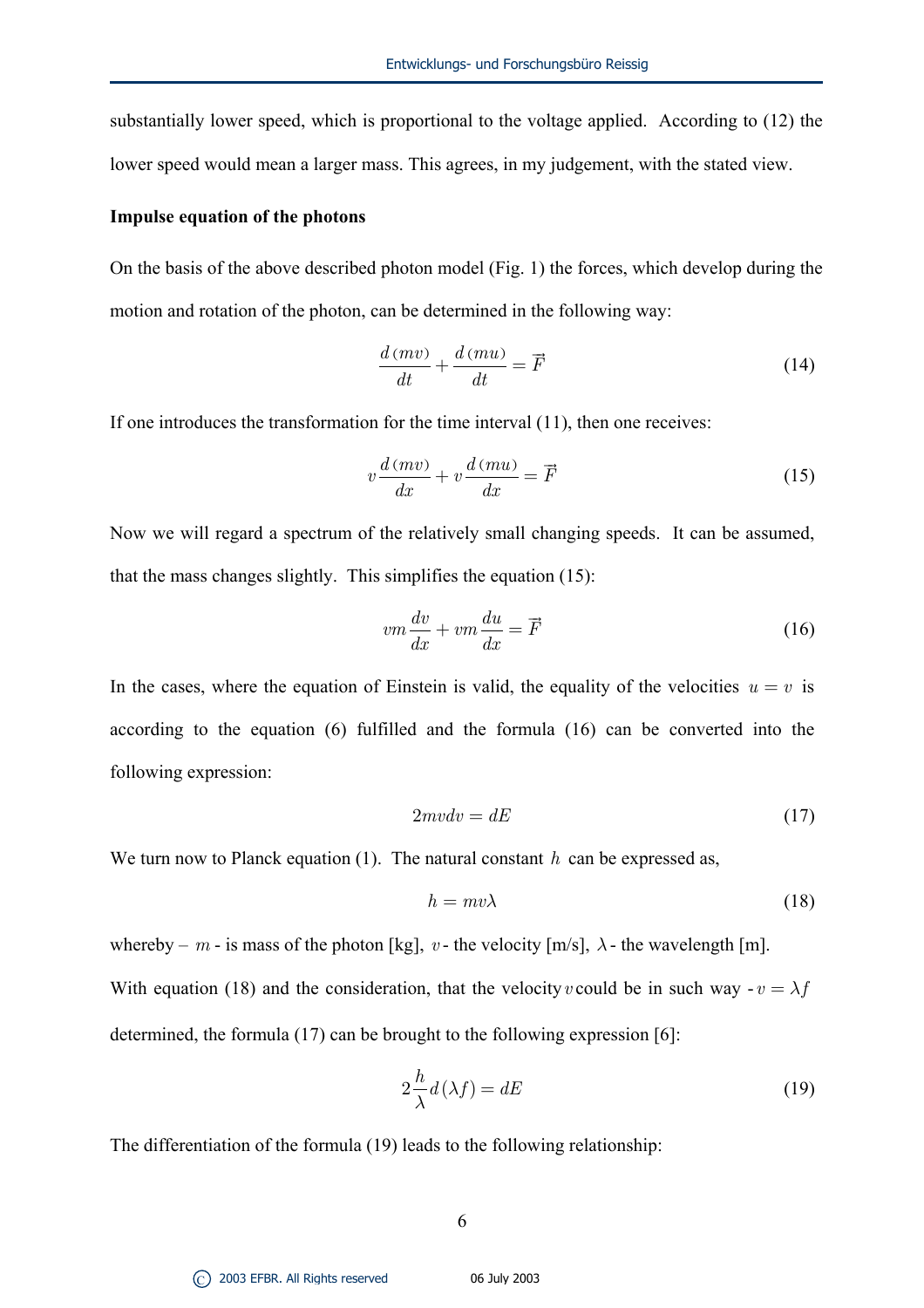$$
2\frac{h}{\lambda}fd\lambda + 2\frac{h}{\lambda}\lambda df = dE
$$
\n(20)

If one divides the equation (20) on  $E = hf$  and if one notices that  $dE = hdf$ , then arises:

$$
\frac{dE}{E} = -2\frac{d\lambda}{\lambda} \tag{21}
$$

After the integration Eqv. (21) in the interval between the conditions 1 and 2 finally follows:

$$
\ln \frac{E_2}{E_1} = 2 \ln \frac{\lambda_1}{\lambda_2} \tag{22}
$$

or

$$
\frac{E_2}{E_1} = \frac{\lambda_1^2}{\lambda_2^2}
$$
 (23)

## **Compton effect**

In 1922, Arthur Compton discovered that the monochromatic x-ray causes an enlargement of the wavelength with the passage by subject. What takes place physically at the passage? How do the energetic conditions of the resulting waves change?

With the derived equations (23) these questions can be answered and processes occurred be illustrated. The subject, which should penetrate has a braking effect on the x-ray, which causes the reduction of the speed. This thought is based on the refraction laws, which became generally accepted in the optics and electrodynamics.

We assume now that the energy of an x-ray photon is  $E_1$  before the impact and  $E_2$  after the passage. Since we have to do with different speeds, the energetic conditions in 1 and 2 can be determined in such form:

$$
E_1 = m v_1^2
$$
  
\n
$$
E_2 = m v_2^2
$$
\n(24)

With the formula (24) the equation (23) will look as follows:

$$
\frac{mv_2^2}{mv_1^2} = \left(\frac{\lambda_1}{\lambda_2}\right)^2 \tag{25}
$$